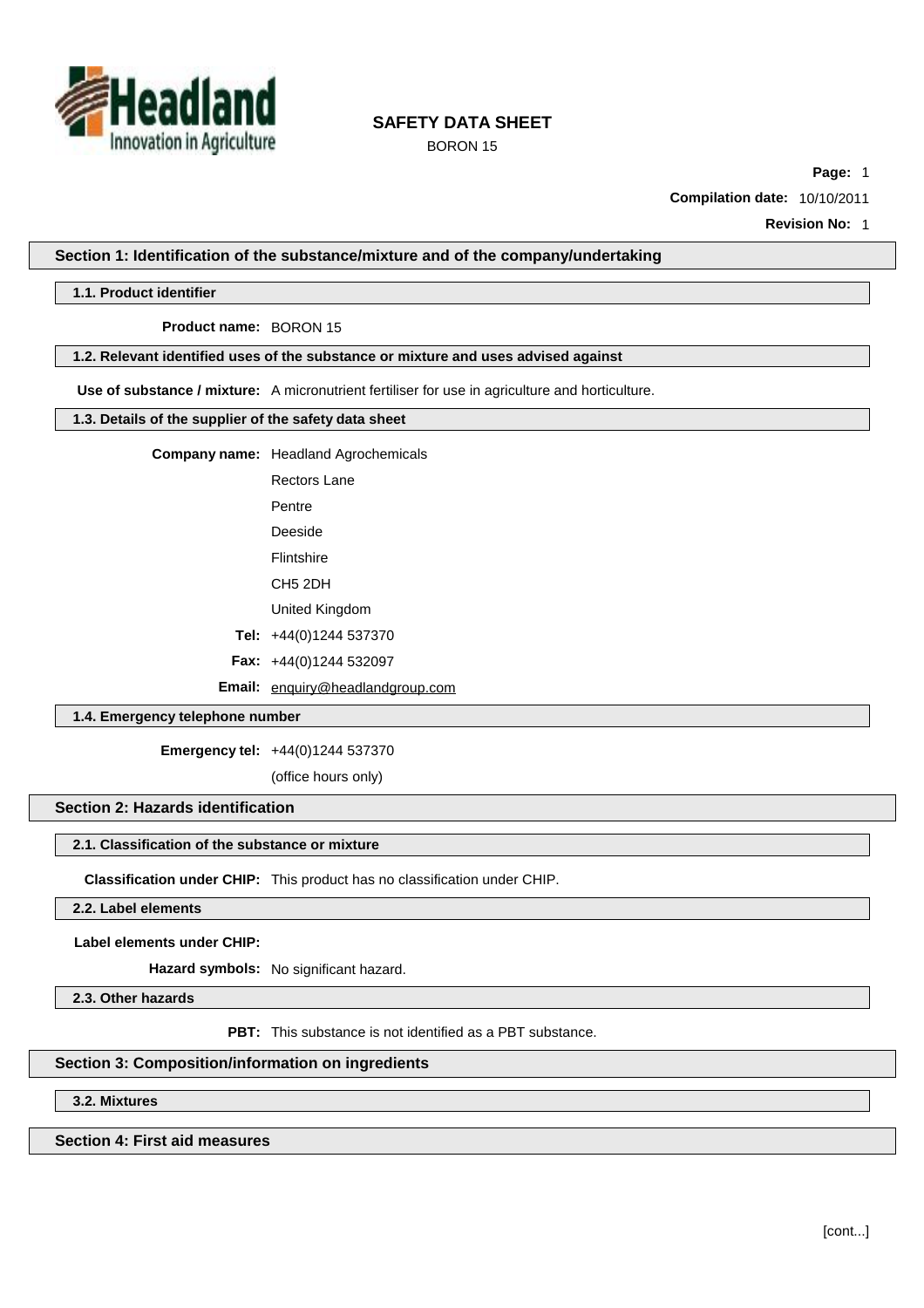## BORON 15

#### **4.1. Description of first aid measures**

**Skin contact:** Wash immediately with plenty of soap and water.

**Eye contact:** Bathe the eye with running water for 15 minutes.

**Ingestion:** Wash out mouth with water.

**Inhalation:** Remove casualty from exposure ensuring one's own safety whilst doing so.

#### **4.2. Most important symptoms and effects, both acute and delayed**

**Skin contact:** There may be mild irritation at the site of contact.

**Eye contact:** There may be irritation and redness.

**Ingestion:** There may be irritation of the throat.

**Inhalation:** No symptoms.

**4.3. Indication of any immediate medical attention and special treatment needed**

**Immediate / special treatment:** Not applicable.

## **Section 5: Fire-fighting measures**

**5.1. Extinguishing media**

**Extinguishing media:** Suitable extinguishing media for the surrounding fire should be used. Use water spray

to cool containers.

### **5.2. Special hazards arising from the substance or mixture**

**Exposure hazards:** In combustion emits toxic fumes.

## **5.3. Advice for fire-fighters**

**Advice for fire-fighters:** Wear self-contained breathing apparatus. Wear protective clothing to prevent contact

with skin and eyes.

## **Section 6: Accidental release measures**

**6.1. Personal precautions, protective equipment and emergency procedures**

**Personal precautions:** Refer to section 8 of SDS for personal protection details. Turn leaking containers

leak-side up to prevent the escape of liquid.

## **6.2. Environmental precautions**

**Environmental precautions:** Do not discharge into drains or rivers. Contain the spillage using bunding.

# **6.3. Methods and material for containment and cleaning up**

**Clean-up procedures:** Absorb into dry earth or sand. Transfer to a closable, labelled salvage container for

disposal by an appropriate method.

**6.4. Reference to other sections**

**Reference to other sections:** Refer to section 8 of SDS.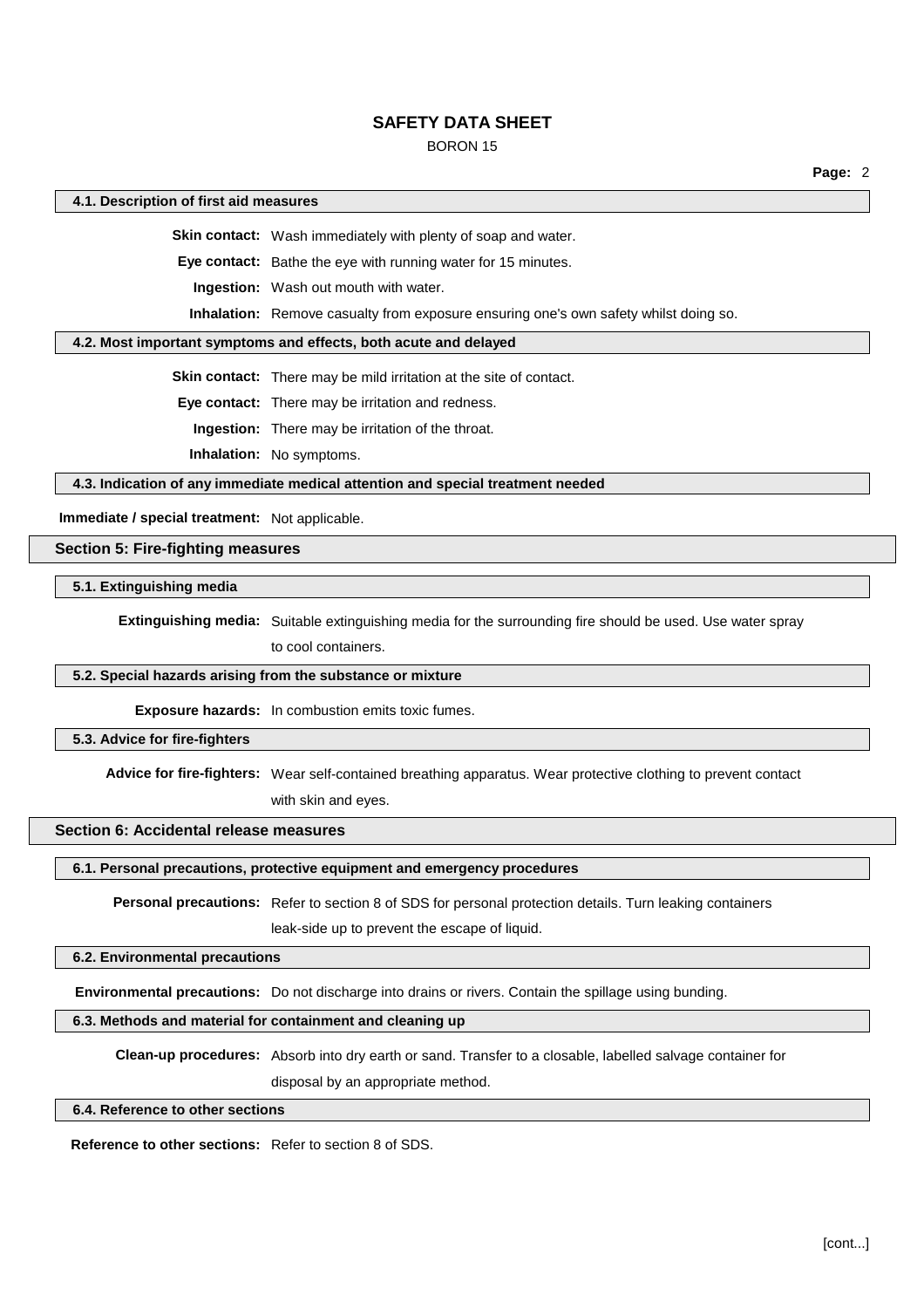# BORON 15

**Page:** 3

#### **Section 7: Handling and storage**

#### **7.1. Precautions for safe handling**

# **7.2. Conditions for safe storage, including any incompatibilities**

**Storage conditions:** Store in cool, well ventilated area. Keep container tightly closed. Store above 5'C.

#### **7.3. Specific end use(s)**

**Specific end use(s):** No data available.

# **Section 8: Exposure controls/personal protection**

**8.1. Control parameters**

**Workplace exposure limits:** Not applicable.

**8.2. Exposure controls**

**Respiratory protection:** Respiratory protection not required.

**Hand protection:** Protective gloves.

**Eye protection:** Safety glasses. Ensure eye bath is to hand.

**Skin protection:** Protective clothing.

**Section 9: Physical and chemical properties**

#### **9.1. Information on basic physical and chemical properties**

**State:** Liquid

**Colour:** Yellow-brown

**Odour:** Barely perceptible odour

**Relative density:** 1.33 - 1.36 **pH:** approx 8

**9.2. Other information**

**Other information:** Not applicable.

## **Section 10: Stability and reactivity**

### **10.1. Reactivity**

**Reactivity:** Stable under recommended transport or storage conditions.

**10.2. Chemical stability**

**Chemical stability:** Stable under normal conditions.

## **10.3. Possibility of hazardous reactions**

**Hazardous reactions:** Hazardous reactions will not occur under normal transport or storage conditions.

Decomposition may occur on exposure to conditions or materials listed below.

**10.4. Conditions to avoid**

**Conditions to avoid:** Heat.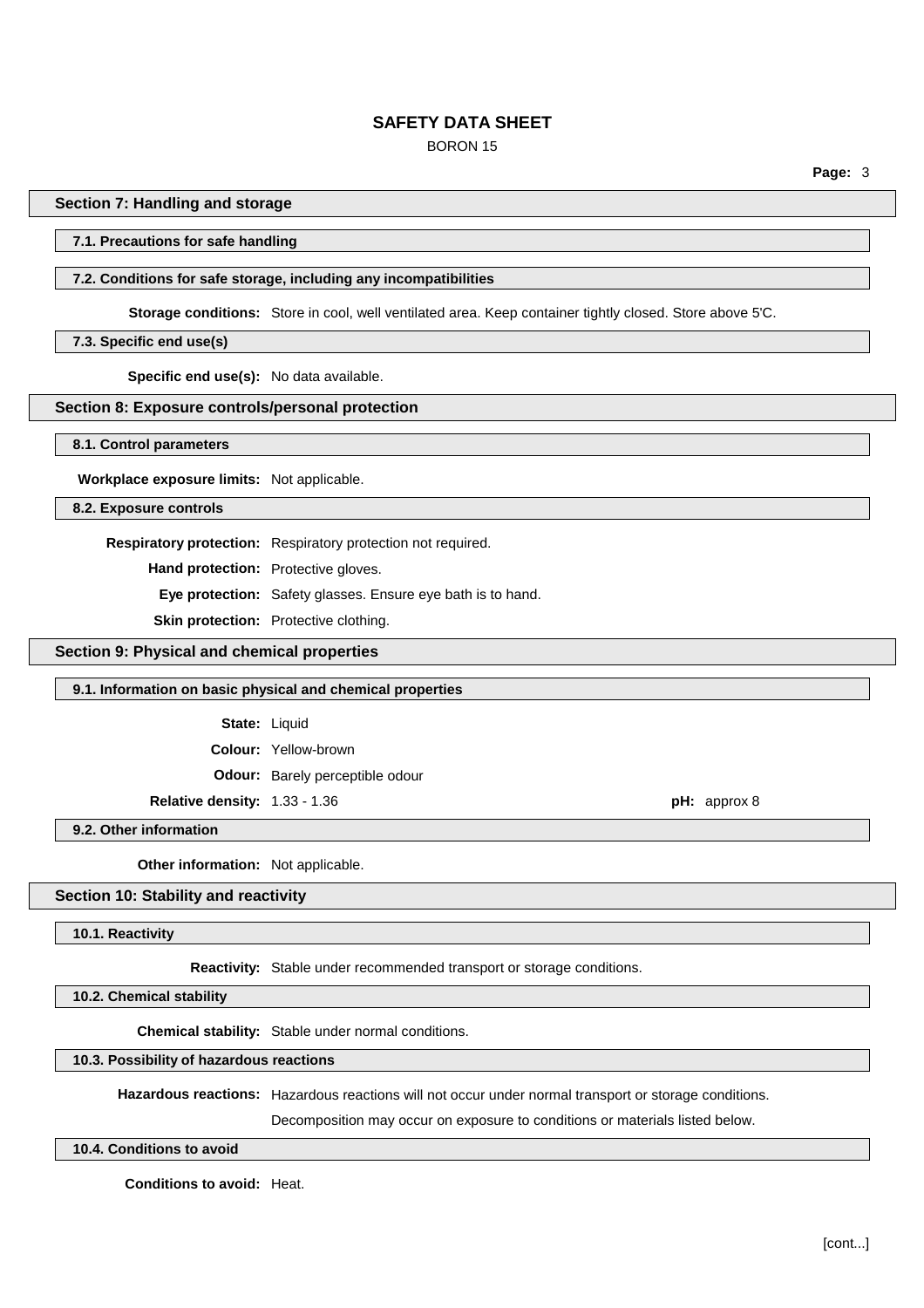### BORON 15

**Page:** 4

## **10.5. Incompatible materials**

**Materials to avoid:** Strong oxidising agents. Strong acids.

### **10.6. Hazardous decomposition products**

**Haz. decomp. products:** In combustion emits toxic fumes.

### **Section 11: Toxicological information**

## **11.1. Information on toxicological effects**

**Toxicity values:** Not applicable.

**Symptoms / routes of exposure**

**Skin contact:** There may be mild irritation at the site of contact.

**Eye contact:** There may be irritation and redness.

**Ingestion:** There may be irritation of the throat.

**Inhalation:** No symptoms.

## **Section 12: Ecological information**

**12.1. Toxicity**

**Ecotoxicity values:** Not applicable.

## **12.2. Persistence and degradability**

**Persistence and degradability:** Biodegradable.

**12.3. Bioaccumulative potential**

**Bioaccumulative potential:** No bioaccumulation potential.

**12.4. Mobility in soil**

**Mobility:** Readily absorbed into soil.

# **12.5. Results of PBT and vPvB assessment**

**PBT identification:** This substance is not identified as a PBT substance.

**12.6. Other adverse effects**

**Other adverse effects:** Negligible ecotoxicity.

# **Section 13: Disposal considerations**

**13.1. Waste treatment methods**

**NB:** The user's attention is drawn to the possible existence of regional or national

regulations regarding disposal.

### **Section 14: Transport information**

**Transport class:** This product does not require a classification for transport.